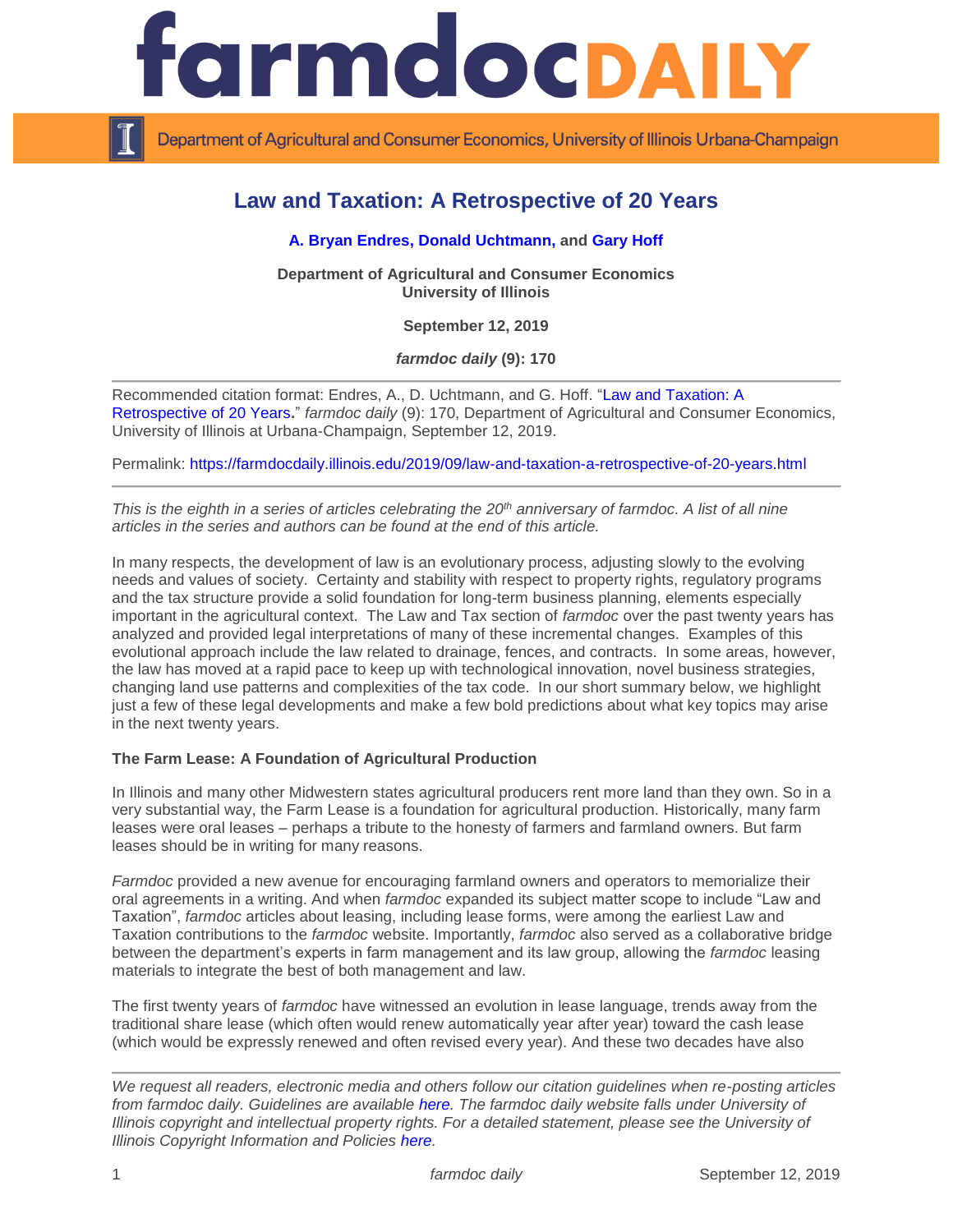witnessed the birth of the flex lease – most typically a cash lease with the amount to cash rent determined by formula utilizing price and yield data as specifically described in the lease. *Farmdoc* has kept pace with these changes and, in some ways, contributed significantly to the continuing evolution of the farm lease.

### **The Biotechnology Revolution**

First commercialized in 1996, genetically engineered plants now constitute a majority of the corn, soybean and cotton grown in the United States. Much of the early discussion on this topic focused on two key area: the economic consequences of potential commingling of genetically engineered varieties with conventional or organic production supply chains and the parameters of intellectual property protections for this new technology. Other issues included chemical use (whether the quantity would increase and the toxicity decrease) and the potential for further concentration in seed markets that could have a negative impact on consumers (farmers). In *Bowman v. Monsanto*, 569 U.S. 278 (2013), a unanimous Supreme Court settled the intellectual property debate upholding utility patents for glyphosateresistant soybeans along with restrictions on seed saving.

With respect to commingling, two issues were at play. First, the potential for pollen to drift to neighboring farms that did not adopt genetically engineered varieties and, second, the potential for post-harvest commingling further along the supply chain such as at the grain elevator or further aggregation source. The pure pollen drift scenario pitting neighboring farmers against each other, fortunately, has not played out in the court system as instances of drift tend to have been handled privately. Post-harvest commingling, however, has resulted in several high-dollar lawsuits. The *StarLink* litigation was the first nation-wide claim filed on behalf of corn farmers suffering from losses due to the contamination of the food supply chain with the unapproved for human consumption *StarLink* corn variety. Product recalls, loss of export markets and extensive genetic testing requirements resulted in a precipitous drop in corn prices affecting farmers and the subsequent lawsuit. *StarLink*-related materials created and posted on *farmdoc* were extremely valuable to farm producers throughout the corn belt in making claims under the *StarLink* court settlement. A few years later, a similar commingling situation in the rice market resulted in a similar finding of liability for the unauthorized release of Liberty Link Rice that resulted in product recalls and collapse of export markets. The *StarLink* and *Liberty Link Rice* cases firmly established the viability of common law negligence and nuisance claims for damages arising from the commingling of food/feed supply chains with genetically engineered products not yet approved for general commercial release. A third contamination incident with Syngenta's MIR 162 "Viptera" corn not yet approved for export to certain major markets built on law developed in these two prior cases, resulting in even more extensive liability for the seed developer.

Although much of the legal uncertainly accompanying the biotechnology revolution has been resolved, in the current trade environment, export restrictions and/or tariffs on commodity crops present an avenue to inflict economic and political pain. A more subtle approach in future trade disputes could be further delayed approvals for new genetically engineered crop varieties, such as in the Syngenta litigation, triggering additional liability and disruption in commodity markets.

## **A Changing Tax Code, the One Certainty in Life**

The substantial changes to the federal tax code since *farmdoc* started twenty years ago are simply too extensive to summarize. More recently, the 2018 Tax Cuts and Jobs Act imposed a variety of changes, some quite complicated while others more straightforward. Two provisions warrant a brief mention for their potential impact on farmers.

The qualified business income deduction (QBID) has many complicated aspects, but they only affect certain taxpayers. Farmers, however, that do qualify for the QBID deduction can save substantial taxes. QBID itself is too complicated to discuss in this review article, but if you are a farmer, be sure your tax professional is familiar with IRC §199A and discuss its potential application to your operation.

Another major change was with IRC §1031 like-kind exchanges (LKE). Under the 2018 law, a LKE is only available for real property exchanges. Farmers will continue to exchange one piece of farm equipment for another. For example, some farmers will trade tractors or combines each year. These exchanges are no longer tax deferred, but that may not increase their income tax. The revised tax code treats each piece of equipment that is relinquished as if it was sold, and therefore will probably create taxable income. On the other hand, the newly acquired equipment is eligible for the immediate write-off under IRC §179. The limit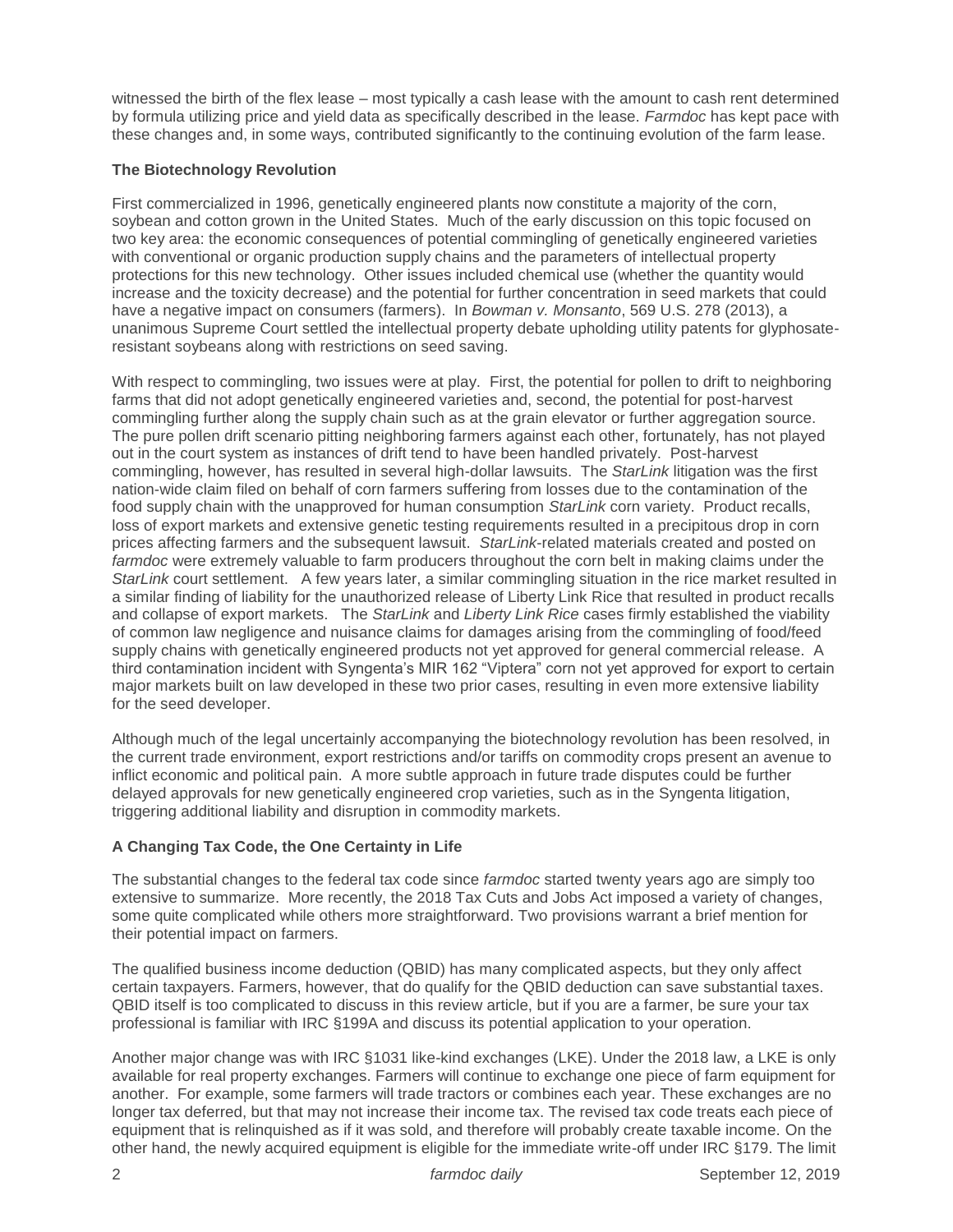on IRC §179 was increased to \$1 million and the phase-out threshold was increased to \$2.5 million. Both of these amounts will be increased each year based on inflation.

#### **On the Horizon?**

It is always risky to make predictions about the direction of the law, but two general themes could incite revolutionary changes in the legal landscape as opposed to the otherwise evolutionary developing of the law in the agricultural context: big data and global climate change.

Much has been written about the potential of massive data flows to enhance production efficiency. This, of course, raises privacy and data ownership concerns in an uncertain legal environment. The capability to generate and analyze data also could prompt enhanced traceability and verification demands from producers and input suppliers. One rapidly developing aspect is the use of blockchain technology not for cryptocurrency purposes, but rather promoting supply chain integrity. These potential changes in response to end user demands may not be part of new or enhanced government regulatory programs, but rather developments in the private law of contacts and commercial norms embedded in the agricultural supply chain. In sum, data can be a powerful tool, but could also give rise to new contractbased responsibilities.

With respect to climate change, farmers are adept at making needed adjustments to changing weather patterns. The future may also bring accompanying regulatory changes. Although unlikely in the near term, some statutory or regulatory change with respect to greenhouse gases is foreseeable. What that program will look like and whether agriculture will enjoy exemptions similar to those embedded in other regulatory programs applicable to general business operations, will be key questions hashed out at the federal and state level. One tangential aspect of a renewed focus on land use issues in the greenhouse gas context could spill over to the water arena. The Des Moines Water Works litigation was a shot across the bow with respect to potential legal changes to the status of farm drainage, and the TMDL for the Chesapeake Bay was another wake up call for non-point source pollution in the agricultural context. The technical, political and legal challenges of reducing non-point source pollutant loads in the Mississippi River and Gulf of Mexico would pale in comparison to the complexities of the Chesapeake Bay watershed. This may be another area where enhanced traceability and monitoring associated with the big data revolution could provide new pathways for pollution reduction, as well as potential responsibilities for the agricultural community.

Whatever the future brings, a strong *farmdoc* team imbedded with a robust law and taxation component should be able to identify and distill these new developments. Providing agricultural producers and policy makers with practical insights and guidance will be a valuable contribution in an ever changing political, legal, economic, and natural environment.

In conclusion, we hope that over the years we have provided interesting and relevant analysis to the broader agricultural sector and look forward to what new legal developments the future will bring that we can share with the *farmdoc* community.

#### *farmdoc daily* **20th Anniversary Celebration Series**

Irwin, S. "*farmdoc* [at 20: How Did We Get Here and What Have We Learned?"](https://farmdocdaily.illinois.edu/2019/09/farmdoc-at-20-how-did-we-get-here-and-what-have-we-learned.html) *farmdoc daily* (9):163, Department of Agricultural and Consumer Economics, University of Illinois at Urbana-Champaign, September 3, 2019.

Hubbs, T. "Grain Price Outlook: *farmdoc* [Twentieth Anniversary.](https://farmdocdaily.illinois.edu/2019/09/grain-price-outlook-farmdoc-twentieth-anniversary.html)" *farmdoc daily* (9):164, Department of Agricultural and Consumer Economics, University of Illinois at Urbana-Champaign, September 4, 2019.

Sherrick, B. and G. Schnitkey. "*farmdoc* and *farmdoc daily* [Crop Insurance Contributions –](https://farmdocdaily.illinois.edu/2019/09/farmdoc-and-farmdoc-daily-crop-insurance-contributions-20-years-and-counting.html) 20 years and [Counting.](https://farmdocdaily.illinois.edu/2019/09/farmdoc-and-farmdoc-daily-crop-insurance-contributions-20-years-and-counting.html)" *farmdoc daily* (9):165, Department of Agricultural and Consumer Economics, University of Illinois at Urbana-Champaign, September 5, 2019.

Coppess, J., C. Zulauf, N. Paulson and G. Schnitkey. ["Farm Policy Perspectives: 20th Anniversary of the](https://farmdocdaily.illinois.edu/2019/09/farm-policy-perspectives-20th-anniversary-of-the-farmdoc-project.html)  *[farmdoc](https://farmdocdaily.illinois.edu/2019/09/farm-policy-perspectives-20th-anniversary-of-the-farmdoc-project.html)* Project." *farmdoc daily* (9):166, Department of Agricultural and Consumer Economics, University of Illinois at Urbana-Champaign, September 6, 2019.